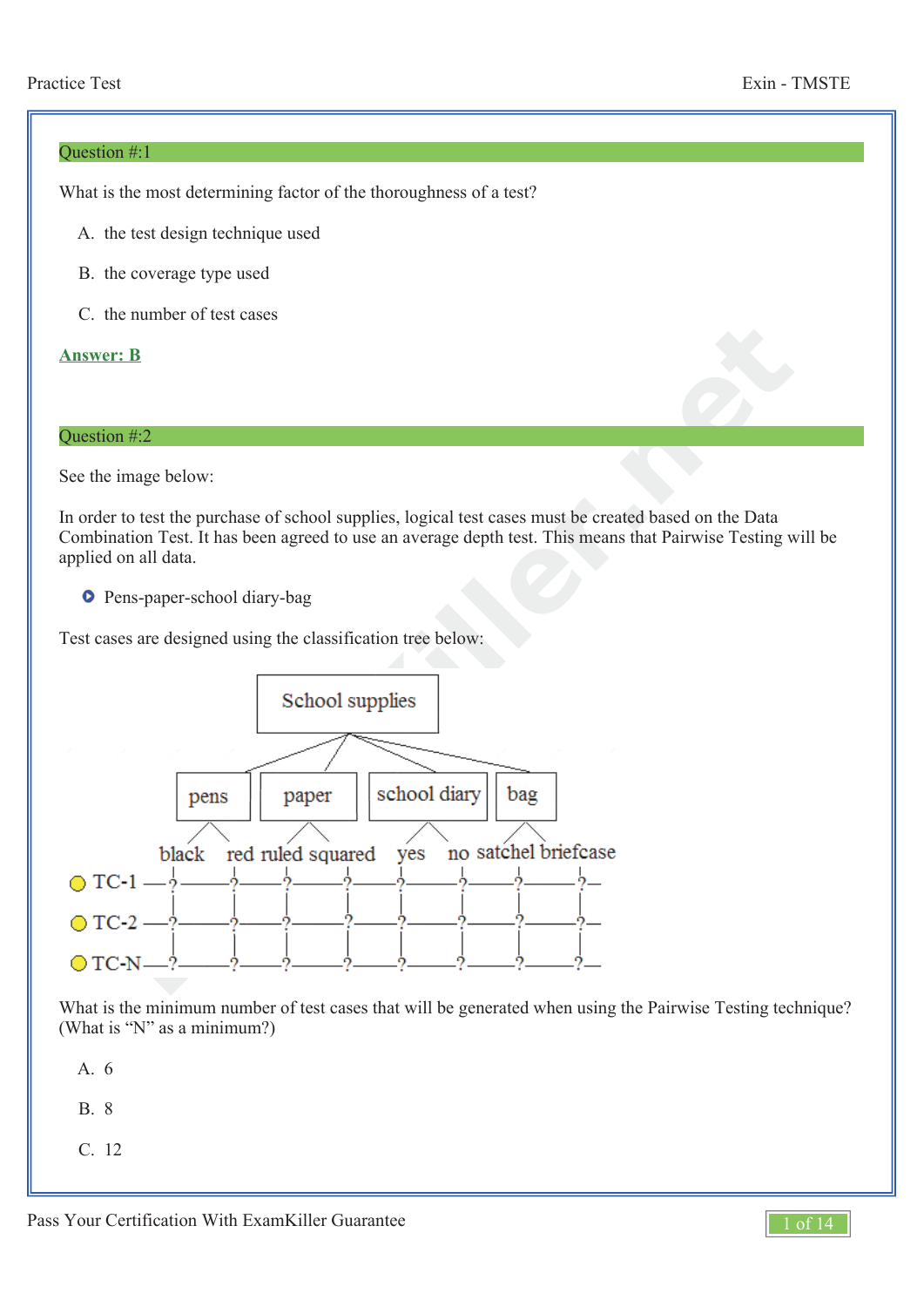# **Answer: B**

#### Question #:3

When entering customer information, an e-mail address is required. Which test design technique can be used to test this?

- A. Data Combination Test
- B. Process Cycle Test
- C. Syntactic Test

**Answer: C**

#### Question #:4

**Example 19**<br> **Example 19**<br> **Example 19**<br> **Example 19**<br> **Example 19**<br> **Example 19**<br> **Example 19**<br> **Example 19**<br> **Example 19**<br> **Example 19**<br> **Example 19**<br> **Example 19**<br> **Example 19**<br> **Example 19**<br> **Example 19**<br> **Example 19** Although structured testing is hardly used by software engineers these days, there are other 'development' measurements possible that are used to increase quality.

Which 'development' measure first uses automated tests before the code is written?

- A. Acceptance Test-Driven Development
- B. Behavior-Driven Development
- C. Test-Driven Development

#### **Answer: C**

#### Question #:5

See the specification below:

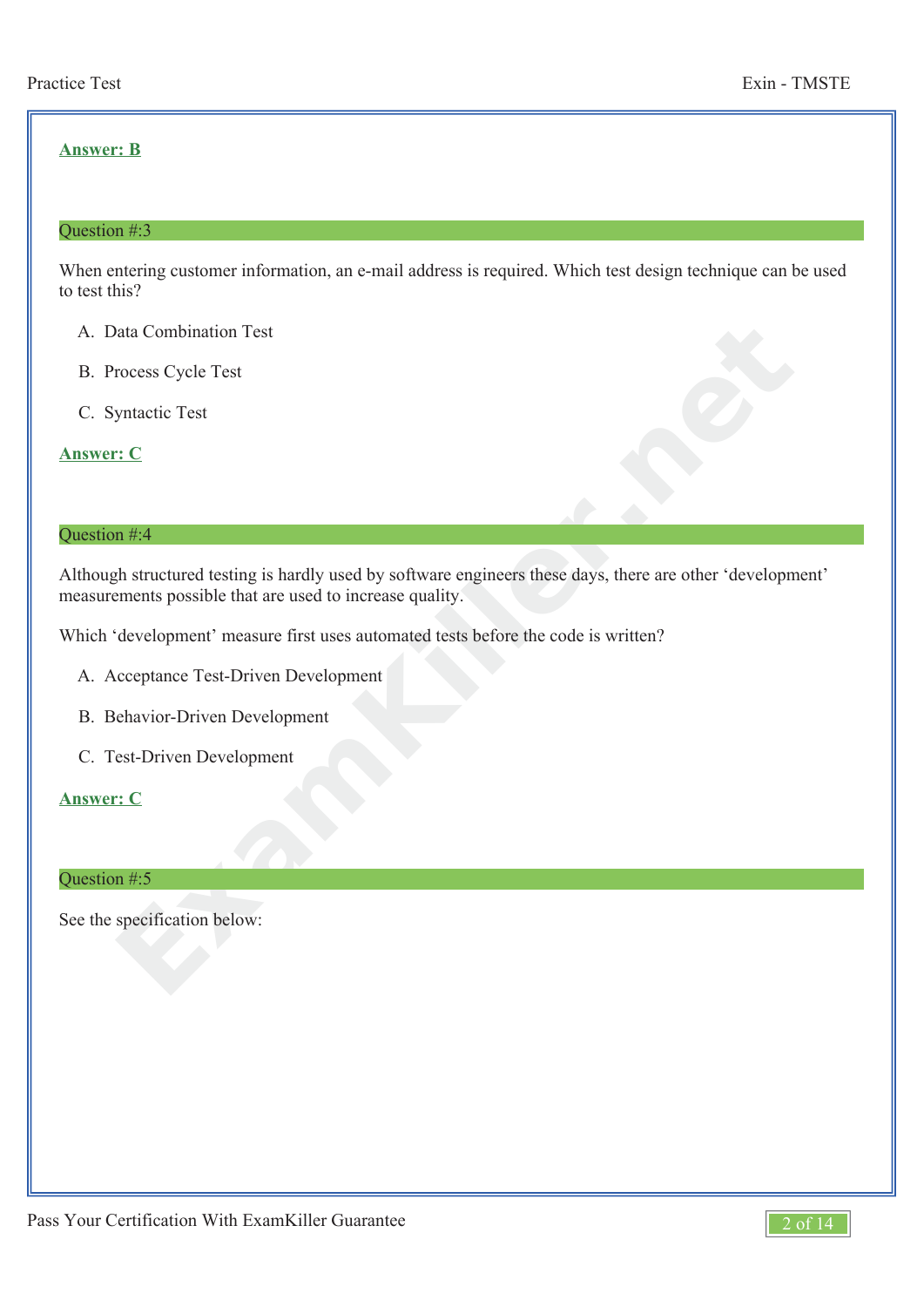IF A OR B **THEN** Error message **ELSE** IF C AND D THEN Y=100 **ENDIF** 

**ENDIF** 

The test design technique Elementary Comparison Test has been used with coverage type decision points with modified condition/decision coverage. Which is the corresponding graph?



B. carry out a retest